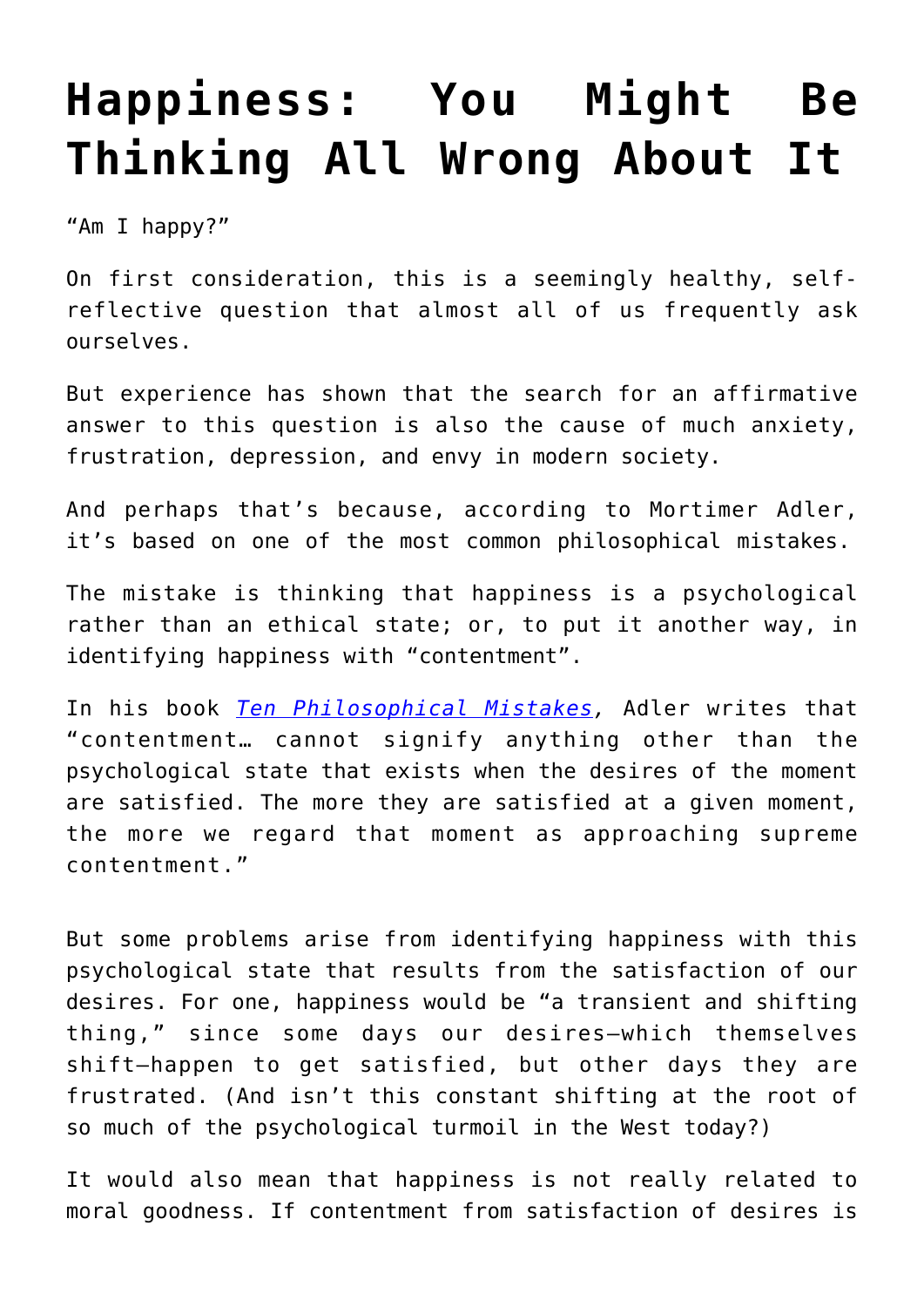the ultimate criterion, happiness could then be achieved just as easily by the by the embezzling miser as by the altruistic social worker.

Finally, it would (and does) create significant social problems. As Adler points out, "Individuals come into conflict with one another in their attempts to get what they want," and some people's pursuit of their desires are ultimately going to interfere with, and thwart, the ability of others to satisfy their desires. It would also mean that no government could possibly provide the conditions that would allow the "pursuit of happiness" for all its citizens.

In the classic, Aristotelian understanding—which Adler draws from—happiness (a.k.a. *eudaimonia*) is considered to be "the excellence of a whole life well lived, a morally good life." Its achievement is not something that can really be evaluated until the end of our lives. It's not an emotional feeling.

So basically, for many of us, if you want to be happy, stop wondering whether or not you are happy. To achieve earthly happiness, you should focus on doing the good, avoiding the bad, and hope that at the end of your life you can say say that you lived virtuously.

That said, there's one caveat. To achieve happiness, Aristotle also says—in an often ignored but significant clause—that one must have "a moderate possession of wealth." Adler explains:

*"There are many real goods, most of them external goods, such as wealth, a healthy environment, political liberty, and so on, that are not solely within the power of the most virtuous individual to obtain for himself or herself. Obtaining these goods in the pursuit of happiness depends on fortunate circumstances that are beyond the individual's power to control.*

*Deprived of these goods of fortune, a human life can be*